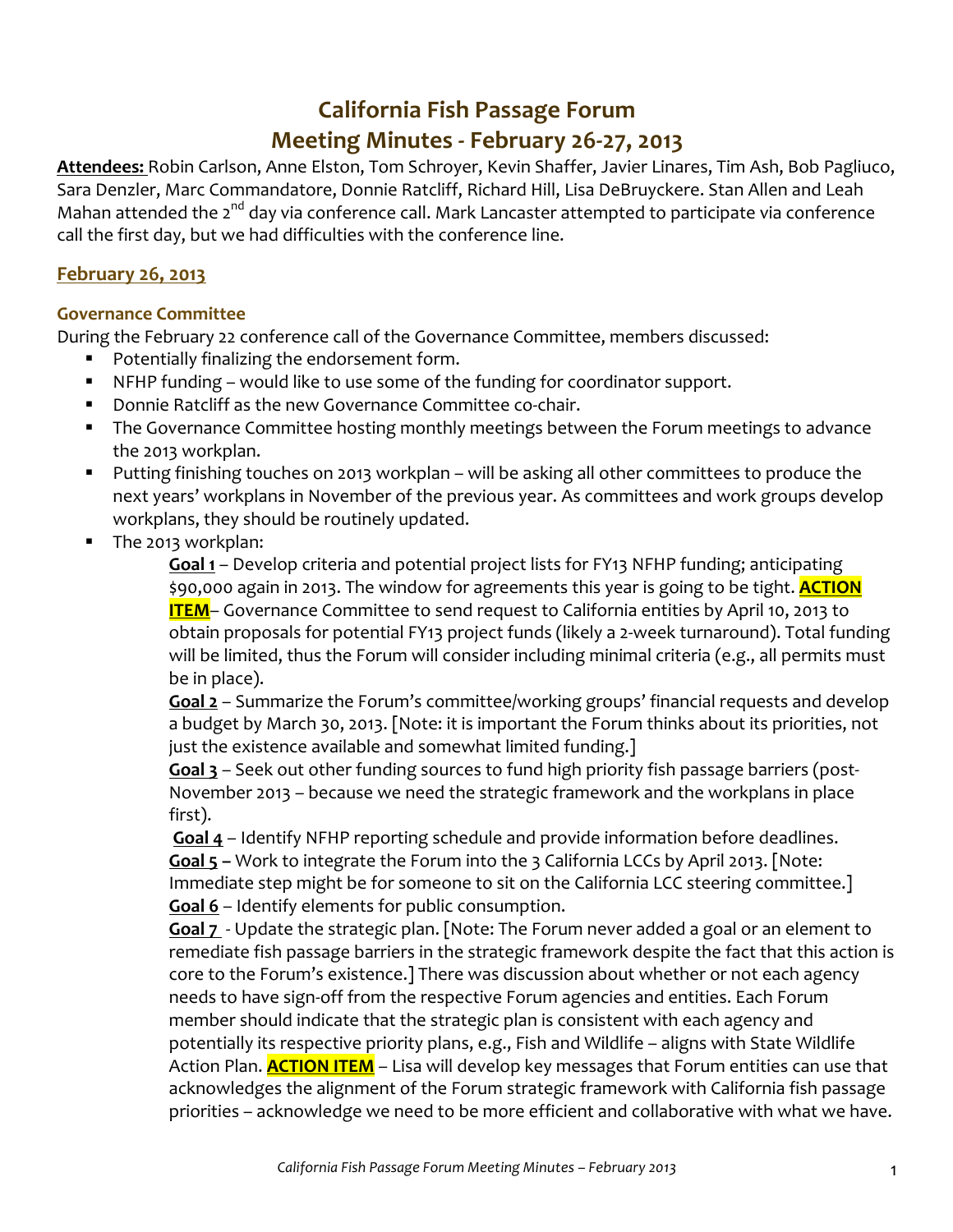State we are consistent with NFHP guidance. This is a tiered document - strong backing at national level.

## **Outreach and Education Committee**

- Robin Carlson is working on the Forum logo on behalf of the Forum; and noted that the chair of the Outreach and Education Committee is vacant.
	- o **Forum logo** The current concepts attempt to avoid focusing on specific barrier types, represent connectivity and life cycles, have a landscape-level perspective, and avoid highlighting a single species. The logo must view well both in grayscale and in color, it has to be scalable, and has to convey the Forum's mission. Robin shared the original logo concept, and several new iterations of concepts. **ACTION ITEM**: Robin was asked to use the first iteration of the logo, add species, and make the word California bigger by March 30, 2013; send additional thoughts to Robin. Everyone will then provide feedback via email, and the Forum will vote on adopting the new logo at the May meeting.
	- o **Website** Lisa showed examples of the West Coast Governor's Alliance website and PMEP website, which have both Intranet and Internet functions. Cost for the version Lisa demonstrated ~ \$795 initial fee to set up and ~\$45/monthly maintenance fee. **ACTION ITEMS**: Robin will talk with Stan about available funding for the website, in the hopes that remaining funds can be used to host the website with RushWebSolutions.com. Lisa was asked to move forward with building the beta site with RushWebSolutions.com. It was noted that the Forum should consider using the website as the "face" of the Forum, and link to data websites. **ACTION ITEM:** The Governance Committee will research current limitations and potential options for the Forum to develop and maintain an independent website vs. one hosted by one of the signatories or another existing site (e.g., CalFish) by March 30. **VOTE:** The motion was made for Lisa to begin developing the website on the rushwebsolutions.com server (6 voting reps present). **ACTION ITEM:** Lisa will send an email to outreach and education committee members to see if there is anyone interested in being the chair.

## **Permitting/Policy Committee**

- White paper when the document is ready for public consumption, the committee will bring it to the Forum for discussion and any next steps.
- Have had 2 chairs for this committee; chair needs to call meetings, set agendas, etc.
- Engineering group fixed an identified problem the committees need to identify issues. What will permitting and regulation take on?
	- o **ACTION ITEM**: Lisa will contact Michael to discuss the committee and its functioning. Coho Help ACT page – we can direct them to that page. Consider developing something like that for the Forum – when we require individuals to work with the agencies – requestor is responsible for all permissions and permits. We can provide processes and jurisdictions who individuals have to check with to do their project. CalTrans has to deal with 172 agencies – would be great if somebody put together an expert tool that allowed the public to understand. The Forum could identify the agencies to get the ball started – identify the importance of the project. ACTION ITEM: Kevin Shaffer will ask Mark Lancaster and Sam Herzberg if they remain interested in participating in the Forum. **ACTION ITEM**: Kurt Zimmerman is officially the rep for CalTrans - Bob Pagiuco will reach out to Kurt.

## CHANGES WERE MADE TO THE COMMITTEES AND WORKING GROUPS:

**Governance Committee:**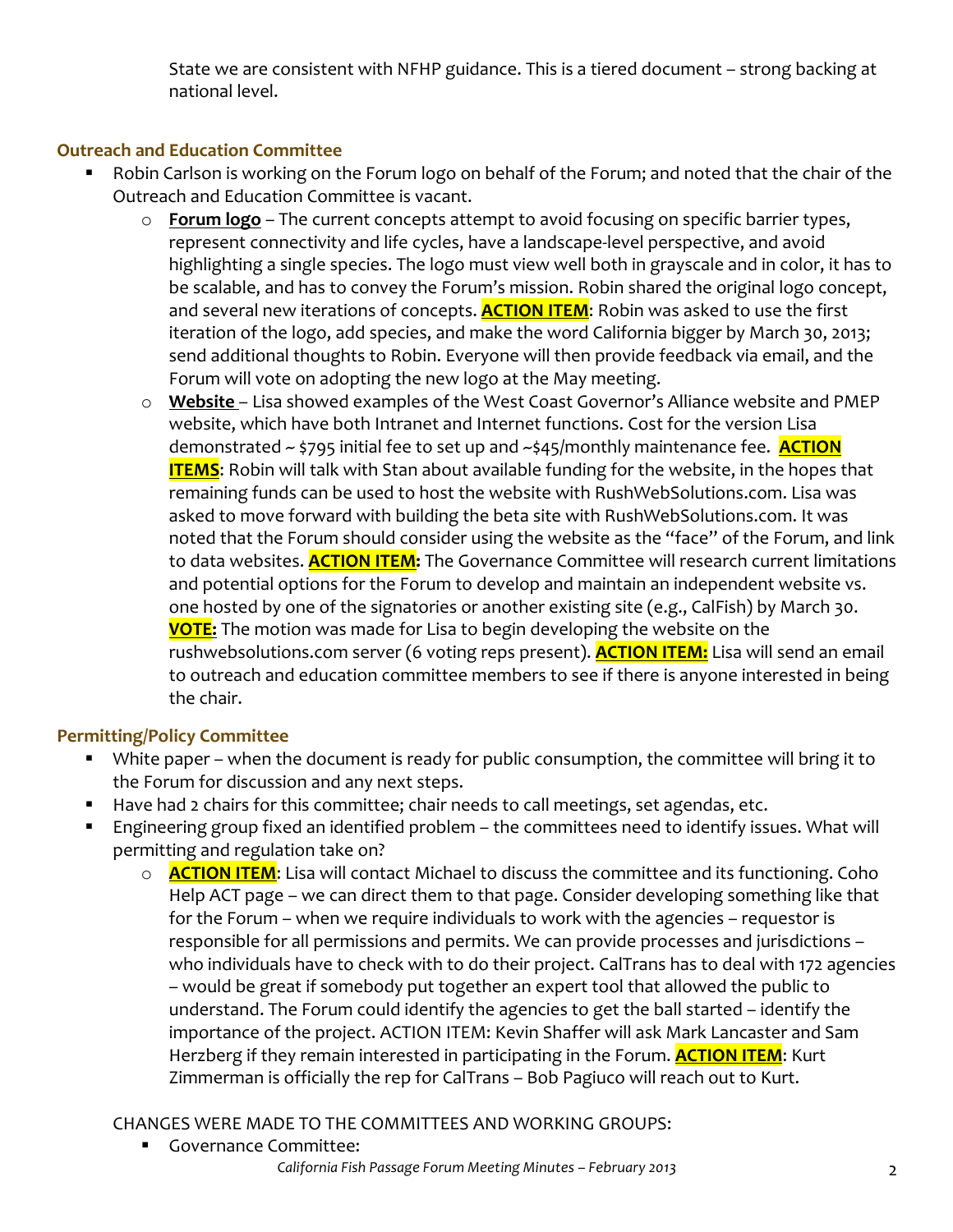- $\circ$  Bob Pagliuco Chair
- $\circ$  Donnie Ratcliff Co-Chair
- $\circ$  Stan Allen
- o Tim Ash
- o Kevin Shaffer
- **Permitting and Policy Committee:** 
	- o Michael Bowen, Chair
	- o Tim Ash
	- o Sam Herzberg
	- o Mark Lancaster
	- o Donnie Ratcliff
- **Education and Outreach Committee:** 
	- o No Chair currently
	- o Robin Carlson
	- o Leah Mahan
	- o Kevin Shaffer
	- o Michael Kellett
- Science and Data Committee
	- $\circ$  Javier Linares, Chair
	- o Robin Carlson, Co-Chair
	- o Donnie Ratcliff
	- o Tom Schroyer
	- o Michael Bowen
	- $\circ$  Richard Hill
	- o Anne Elston
	- o Michael Kellett
	- o Sara Denzler
	- o Mark Lancaster
	- o Bob Pagliuco
	- o Marc Commandatore
		- **The Project Prioritization Working Group, under the Science and Data** Committee, is led by Donnie Ratcliff and Tom Schroyer
		- **Engineering Working Group** 
			- Tim Ash, Chair
			- **ACTION ITEM**: Tim will provide the names of his committee members

## **Prioritization Working Group**

APASS – Jesse is going to make about 12 hard copies and distribute it that way (because of problems with distribution). APASS runs off of an excel spreadsheet. If people format the data according to the fields developed in APASS, it would prioritize their data (optimization tool that can be based on cost, species, etc. or different weights). It is flexible from a statewide to a sub-basin, individual tributaries and smaller systems. **ACTION ITEM**: The Project Prioritization Working Group will consider renaming itself the Project Optimization Working Group by March 30, 2013.

How the PAD-APASS Constructor works – it creates a text file from the base parameters that can be refined/changed. There are three options:

- **Passability** (these defaults can be changed if the data exists on a barrier)
- Weighting species just limited to coho, Chinook, and steelhead. Values can be changed up to #9 e.g., coho are 9x more important than Chinook for this analysis.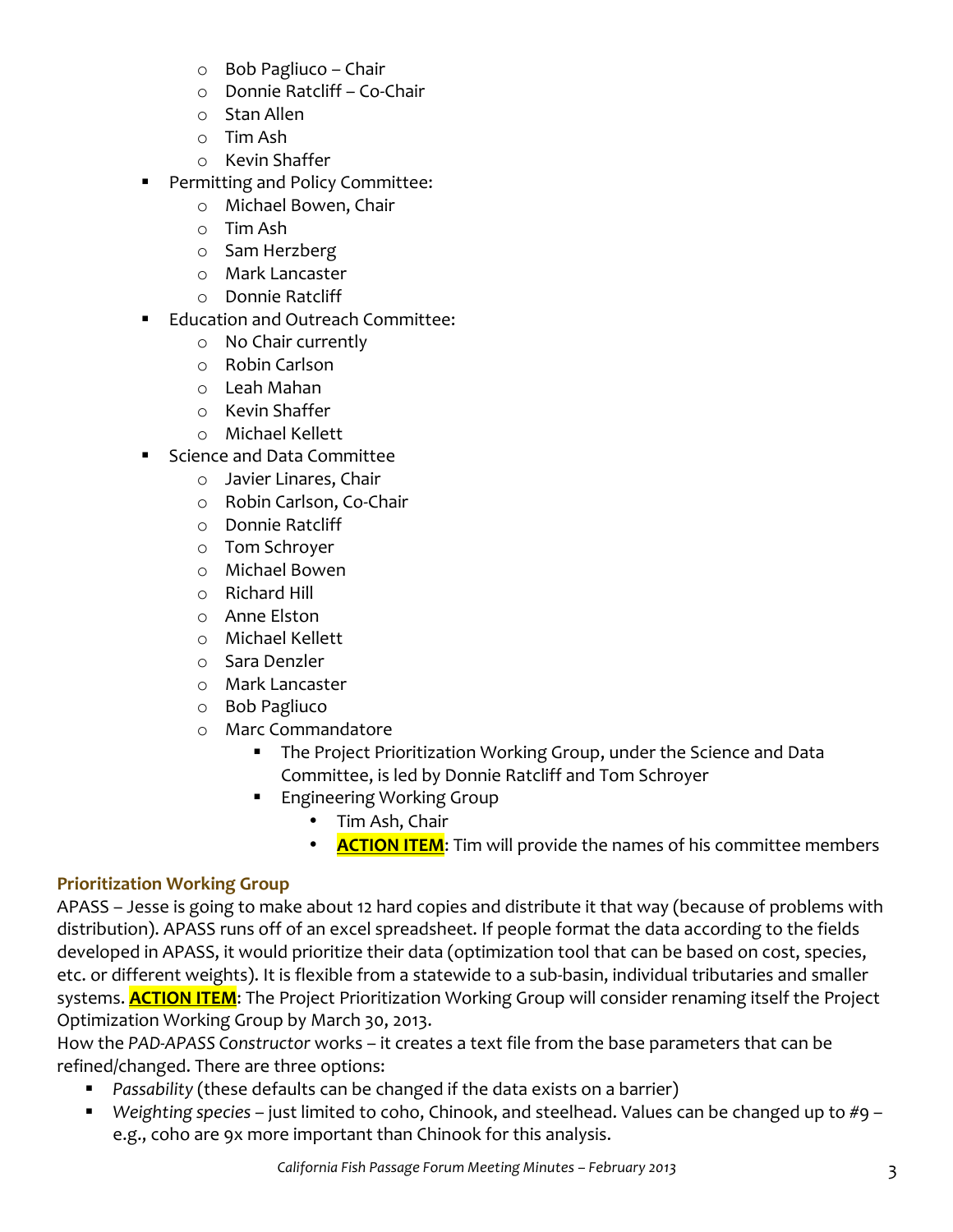**Barrier cost estimates** – the model can be run with and without costs.

Then you copy and paste the Excel file into the PAD-APASS Constructor. It is recommended you put all of these files into one folder on your computer, and when the model is run, it will be put files into that folder. The Constructor maintains the base data file. **ACTION ITEM**: All of the working group members need to run the model (as is, with the bugs fixed) by April 15, so Forum members can provide a level of confidence to others. At the last working group meeting, everyone ran through the model via WebEx. Documentation will be prepared that describes the process for running the model. Options and Batch Tabs allow individuals to refine model runs. There will be a future choice that includes number of barriers and cost. **Solutions:** (1) First refinement is that the printable text file that is produced will list the subset of priorities that should first be fixed. This is not a ranked list of barriers to fix – assumption is that you will fix all of them. (2) Barrier name, larger watershed it is in, XY coordinates, and there will be a geospatial representation of those barriers.

The "Wish List" that was passed on to Jessie includes: (a) a placeholder for other species; (b) dividing the salmonid species and others into ESUs/DPSs; (c) create an output file of only "fixed" barriers for any given solution; (d) names, watersheds, etc. beyond just barrier ID for each "fixed" barrier; (e) the ability to make individual barrier passability estimates available for the user to define; (f) ability to rename "total habitat" and "net habitat gain" for APASS summary data; (g) draft user guide; (h) examples of what is being used on other projects for habitat quality; and (i) 12 CDs of all original files. **ACTION ITEM**: Determine if the programmer can develop a habitat qualifier in APASS by March 15, 2013. <mark>ACTION ITEM</mark>: Committee members need to provide Donnie with comments on the workplan asap.

- Workplan—4 goals:
	- o Complete testing and finalize version of APASS.
	- o Develop and implement target audience list and release strategies for APASS. **ACTION ITEM**: The Working Group needs to make recommendations to the Forum on how they think the product should be reviewed and released (science and user review).
	- o Develop generalized cost estimates for potential barrier remediation. Survey Forum members - have project planners put projects in \$ buckets (<\$100,000, \$100,000-\$250,000, etc.). This will help inform APASS.
	- o Develop sufficient "habitat qualifier" for the miles opened metric of APASS. **ACTION ITEM**: Recommend Donnie talks with Joe Carboni, Kevin Shaffer, and Steve Goldman (supervisor in Biogeographic Branch).

# **Engineering Working Group**

- The group has been difficult to convene, partly because of its representation (some private industry representatives). The Forum listed some tasks for the Engineering Working Group, and then the group prioritized the list.
	- o Highest priority look at the options for capturing lessons learned in California similar to what is on FishXing, and establish a home for that on a website. The data set the Forest service is using – do we want more than that or something different? They will look at pros and cons of siting the information differently. Future steps will be to itemize what will be included and make that happen.
	- $\circ$  Other goal in 2013:
		- What in-house training might the Forum want to sponsor, recognizing there is a fair amount of training provided by other entities? An outcome this year would be to identify the types of training and discuss who could deliver the training and where in 2014. Detail issues such as funding and staff time may slow this down – perhaps the training could be focused on aspects the Forum wants to see.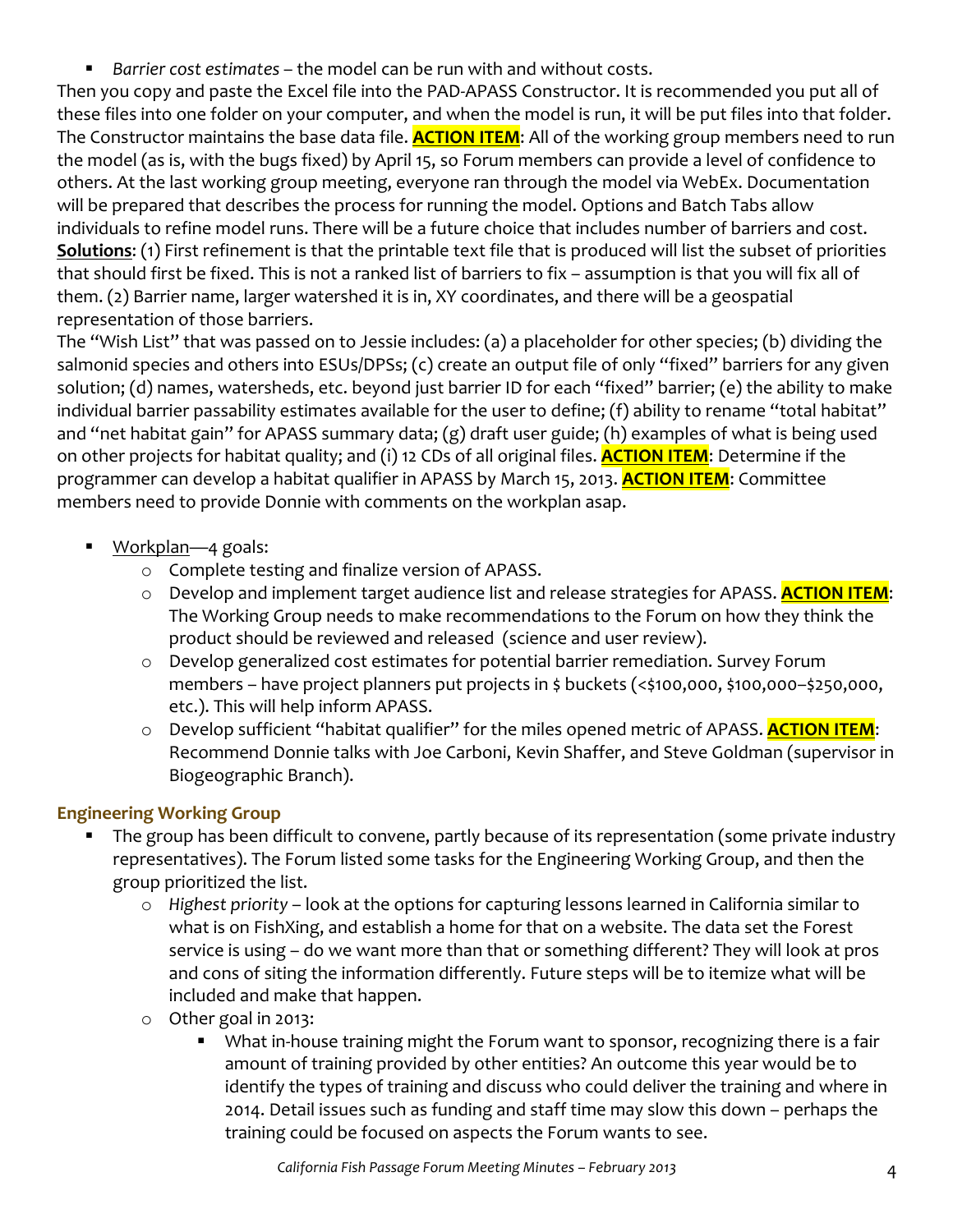- $\circ$  Other goals in 2014 and beyond:
	- Examine the design review process and provide guidance on how to efficiently navigate through the process.
	- **EXECOMPHIE STANNIPS** Compiled vertical costs for fish passage projects for use by grantor agencies.
	- Explore developing general guidance for exception to fish passage guidelines there's a significant policy component to this, thus it may not be most appropriate for this working group. Anything the Forum could do that would be within the abilities of the agencies to provide clarity without enacting formal guidance  $(e.g.,)$ juvenile fish passage) – to make it more clear. How do you amend the guidelines for full and partial remediation for different life stages? Existing guidelines only refer to federal guidelines per state statute. Engineers need to work out the problem - to ultimately revise the guidelines. Need to create a flow chart that shows when they run into barriers and when they don't – you want x, and they want to do  $y$  – if a variance works, then which ones work, and why? Which ones were stopped and why? The guidelines can be amended. Use case studies of real world examples to look at the issues and dissect the problems to determine if it is a problem with the variance process, guidelines, etc. Defining the criteria for the exceptions is important. Ask where they have received exceptions and where they approved variances and look at commonalities. **ACTION ITEMS**: California Fish and Wildlife will provide a list of variances that have been approved, describing any commonalities among those variances. Tim and the Engineering Work Group will look at examples to the variance process and highlight which ones worked and why (to serve as information for those that seek to understand the variance process). Projects that never saw the light of day will be described.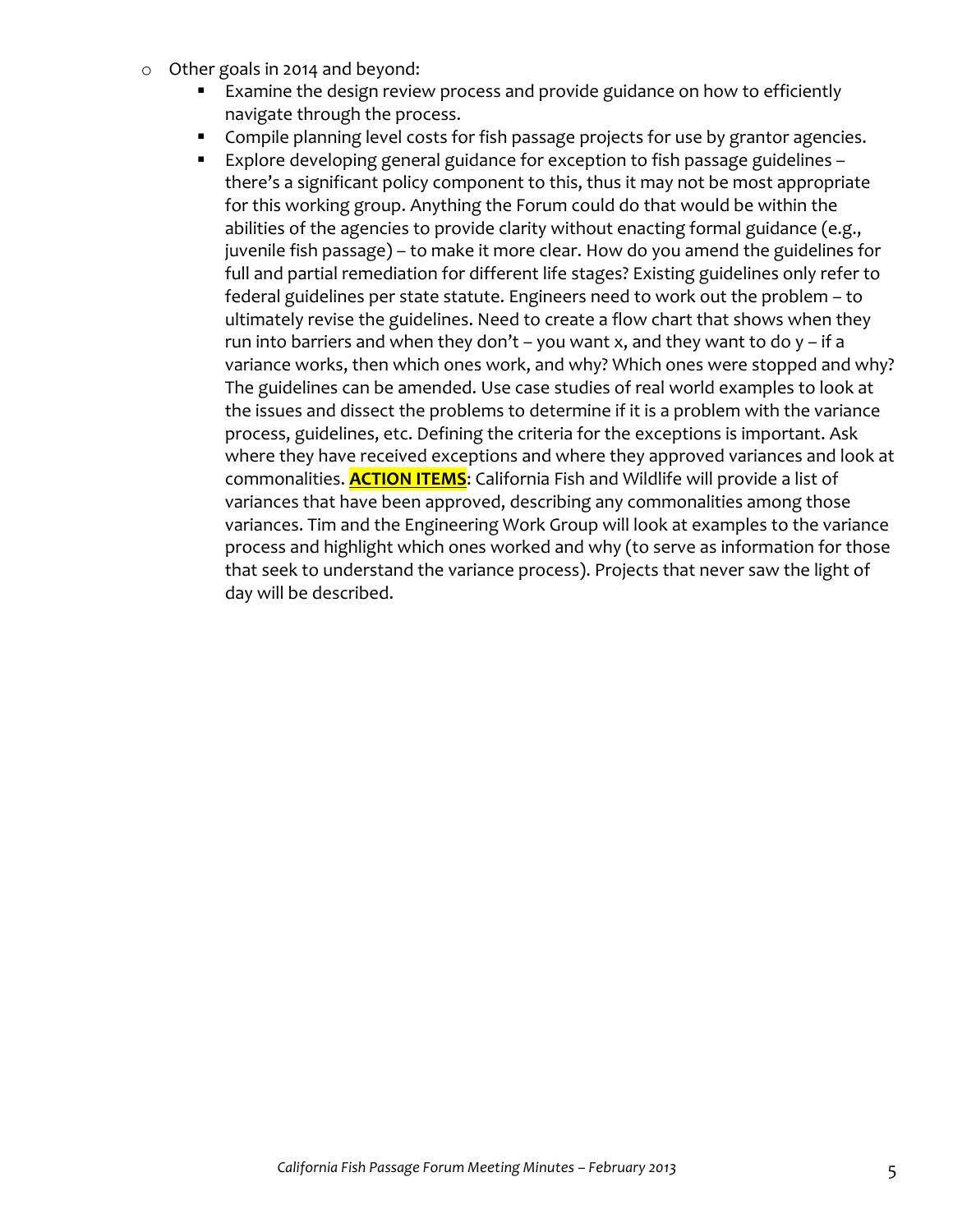## **February 27, 2013**

# Key Messages Forum Members May Use to Discuss the Status of CPPF Strategic Framework with Their **Respective Leadership Staff**

At the request of Forum members, Lisa developed some draft key messages that Forum members could use to communicate the status of the Forum strategic framework with respective agency leaders. **ACTION ITEMS**: Lisa shared the draft with the members, and asked for additional feedback and edits. Lisa will circulate the document electronically.

## **Science and Data Committee**

Conference call February 11 to affirm membership and create a workplan and operational guidelines. The operational guidelines describe the background of committee formation, committee purpose, membership, committee roles, and activities associated with the workplan. The committee is planning a call to finalize the operational guidelines.

**ACTION ITEM**: By September 2013, Lisa will coordinate the development of an accomplishment report for the Forum that describes accomplishments to date since the Forum was created. Create a regular schedule (annual, biannual, e.g.) for more formally reporting accomplishments on the website [ensure alignment with NFHP's reporting accomplishments].

## **Strategic Framework**

**ACTION ITEM:** By September 2013, Lisa will suggest new language for the Forum MOU, make it a high-level document that links to the strategic framework, and ask organizations to sign the agreement at Director's level. The new agreement will not have an expiration date, and will be in place before the existing agreement expires in September 2015.

### **Forum Project Endorsement Application Guidelines**

**ACTION ITEM**: Post project endorsement application guidelines on the Forum website when the new website launches. **Decision**: The Forum approved passage of the forum project endorsement application guidelines. There was discussion about whether or not Forum members would outreach to others about the endorsement process – let it know it exists or not – but be consistent among Forum members in terms of outreach. Consider having a discussion on limiting the types of projects the Forum endorses (*future* agenda item). Forum members will discuss via conference call and vote on endorsing projects. In practice, the Forum will formally agendize these endorsements at quarterly meetings, but will explore opportunities to be flexible to respond to significant emerging funding opportunities (we will accept off schedule on a case-by-case basis). **ACTION ITEM**: Lisa will add this to the project endorsement form – timeline of quarterly meetings, and new proposed practice. Remove FHP language from the form. There was discussion about why the Forum is subject to the Brown Act if the Forum is a consortium of organizations and not a state agency – this will be discussed at future meeting. **ACTION ITEM**: Future agenda item - Kevin Shaffer will ask California Fish and Wildlife legal staff to attend a Forum meeting to discuss two issues  $(1)$  avenues to explore who is responsible for the Forum and  $(2)$  suggestions to update or modify the MOU in the future to avoid the pitfalls of past issues.

## **Funding for Passage Assessment Database (PAD)**

Principal funding for PAD has come from FRGP since 2002. Under new State guidelines/processes, PAD does not compete well for FRGP funds. Kevin was able to find a different funding avenue for 2013, but it may not continue into the future. Staff needs training to do the work or there must be a contract to go out for bid. State is going to have a difficult time continuing this initiative in the future. Forum members were asked to think about their agency's ability to put major funding into a pool to support this initiative – how